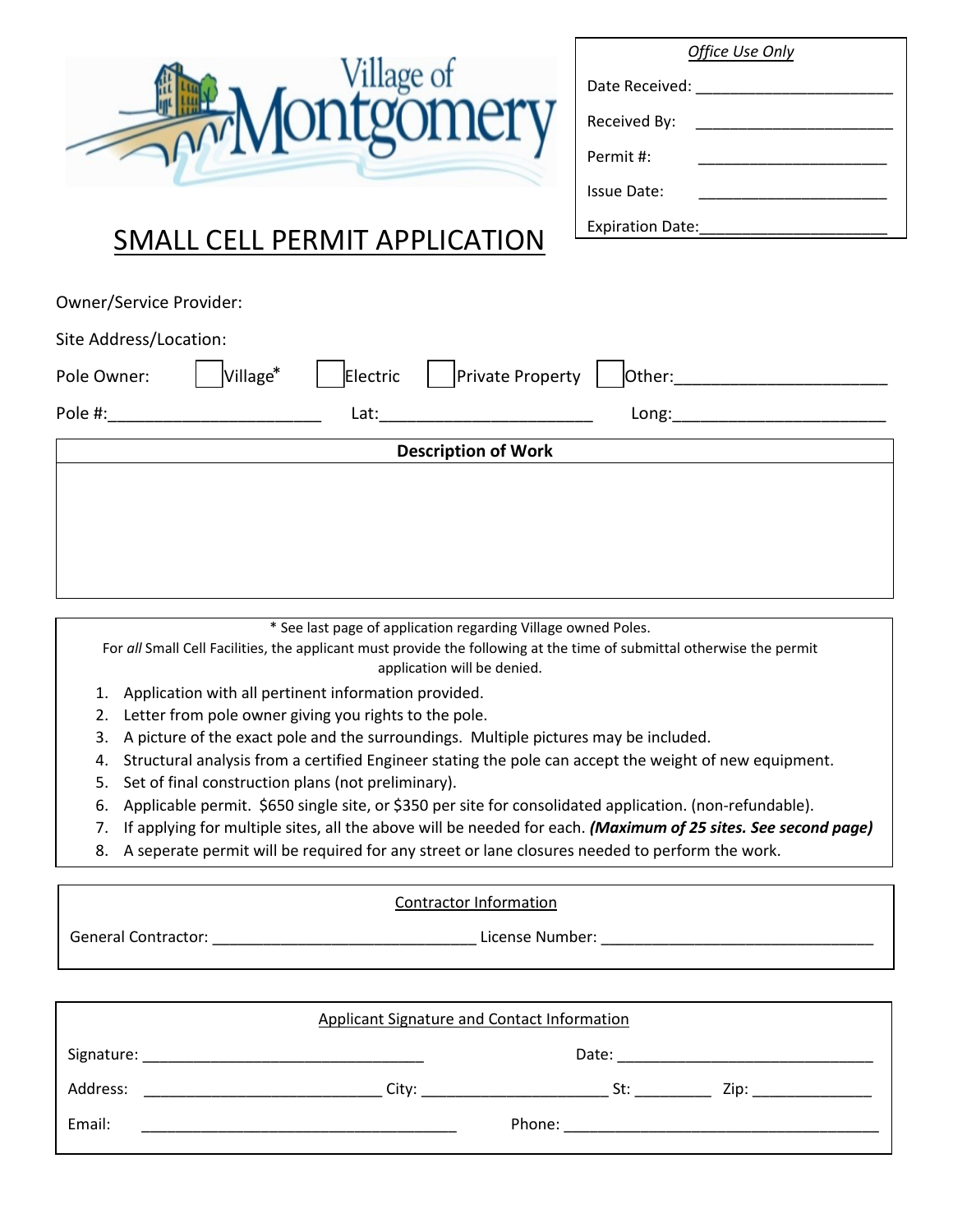# **Colocation (Max 25)**

| Site #                  | Location | Lat/Long | <b>Pole Owner</b> |
|-------------------------|----------|----------|-------------------|
| $\mathbf 1$             |          |          |                   |
| $\mathbf{2}$            |          |          |                   |
| $\overline{\mathbf{3}}$ |          |          |                   |
| $\overline{\mathbf{4}}$ |          |          |                   |
| 5                       |          |          |                   |
| $\boldsymbol{6}$        |          |          |                   |
| $\overline{\mathbf{z}}$ |          |          |                   |
| ${\bf 8}$               |          |          |                   |
| $\boldsymbol{9}$        |          |          |                   |
| ${\bf 10}$              |          |          |                   |
| 11                      |          |          |                   |
| $12$                    |          |          |                   |
| 13                      |          |          |                   |
| ${\bf 14}$              |          |          |                   |
| ${\bf 15}$              |          |          |                   |
| $16$                    |          |          |                   |
| $17\,$                  |          |          |                   |
| 18                      |          |          |                   |
| 19                      |          |          |                   |
| $20\,$                  |          |          |                   |
| 21                      |          |          |                   |
| $22$                    |          |          |                   |
| 23                      |          |          |                   |
| 24                      |          |          |                   |
| $25\phantom{.0}$        |          |          |                   |